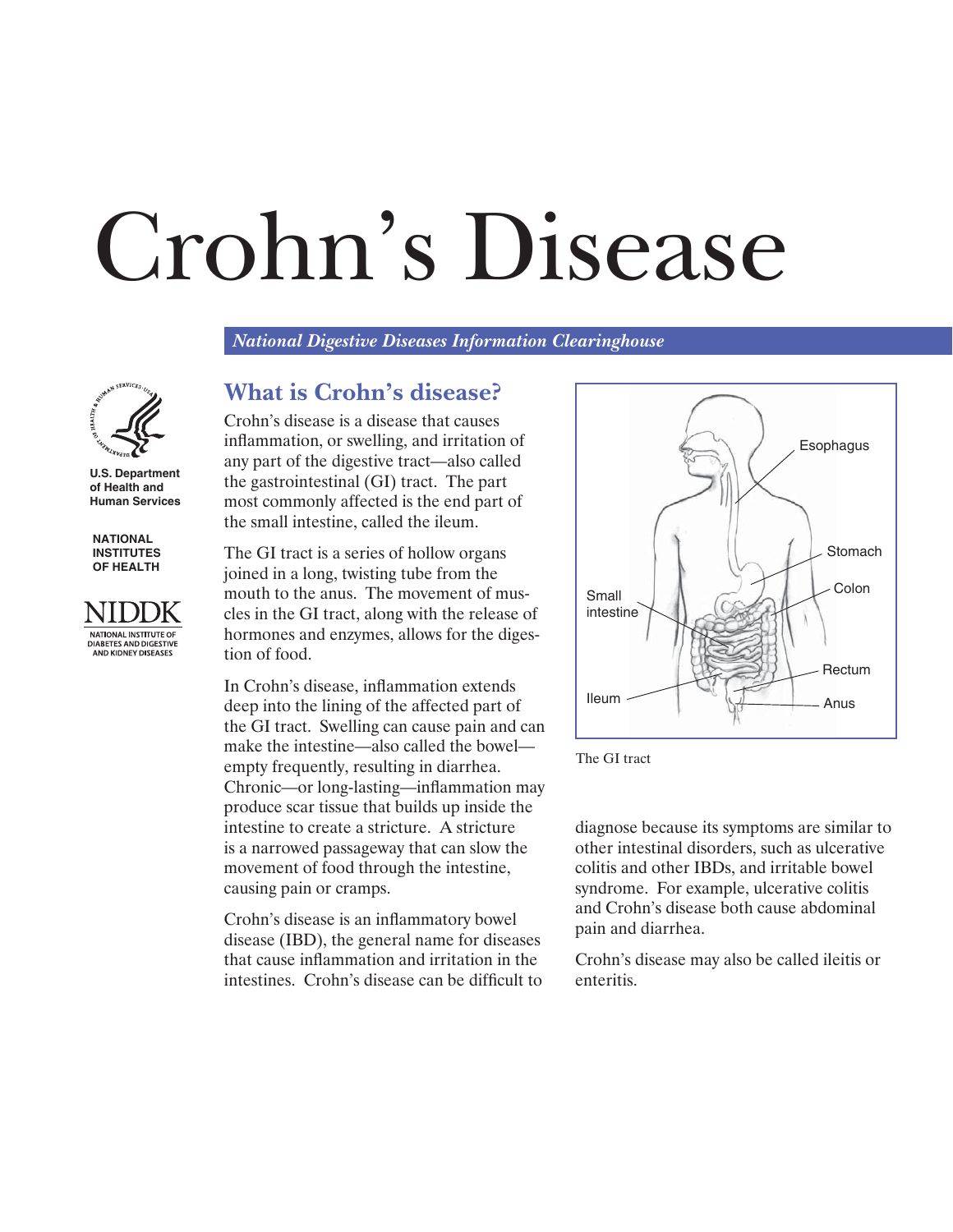#### **Who gets Crohn's disease?**

Crohn's disease affects men and women equally and seems to run in some families. People with Crohn's disease may have a biological relative—most often a brother or sister—with some form of IBD. Crohn's disease occurs in people of all ages, but it most commonly starts in people between the ages of 13 and 30.1 Men and women who smoke are more likely than nonsmokers to develop Crohn's disease. People of Jewish heritage have an increased risk of developing Crohn's disease, and African Americans have a decreased risk.

#### **What causes Crohn's disease?**

The cause of Crohn's disease is unknown, but researchers believe it is the result of an abnormal reaction by the body's immune system. Normally, the immune system protects people from infection by identifying and destroying bacteria, viruses, or other potentially harmful foreign substances. Researchers believe that in Crohn's disease the immune system attacks bacteria, foods, and other substances that are actually harmless or beneficial. During this process, white blood cells accumulate in the lining of the intestines, producing chronic inflammation, which leads to ulcers, or sores, and injury to the intestines.

Researchers have found that high levels of a protein produced by the immune system, called tumor necrosis factor (TNF), are present in people with Crohn's disease. However, researchers do not know whether increased levels of TNF and abnormal functioning of the immune system are causes or results of Crohn's disease. Research shows that the inflammation seen in the GI tract of people with Crohn's disease involves several factors: the genes the person has inherited, the person's immune system, and the environment.

## **What are the symptoms of Crohn's disease?**

The most common symptoms of Crohn's disease are abdominal pain, often in the lower right area, and diarrhea. Rectal bleeding, weight loss, and fever may also occur. Bleeding may be serious and persistent, leading to anemia—a condition in which red blood cells are fewer or smaller than normal, which means less oxygen is carried to the body's cells.

The range and severity of symptoms varies.

<sup>1</sup>Sauer CG, Kugathasan S. Pediatric inflammatory bowel disease: highlighting pediatric differences in IBD. *Gastroenterology Clinics of North America.*  2009;38(4):611–628.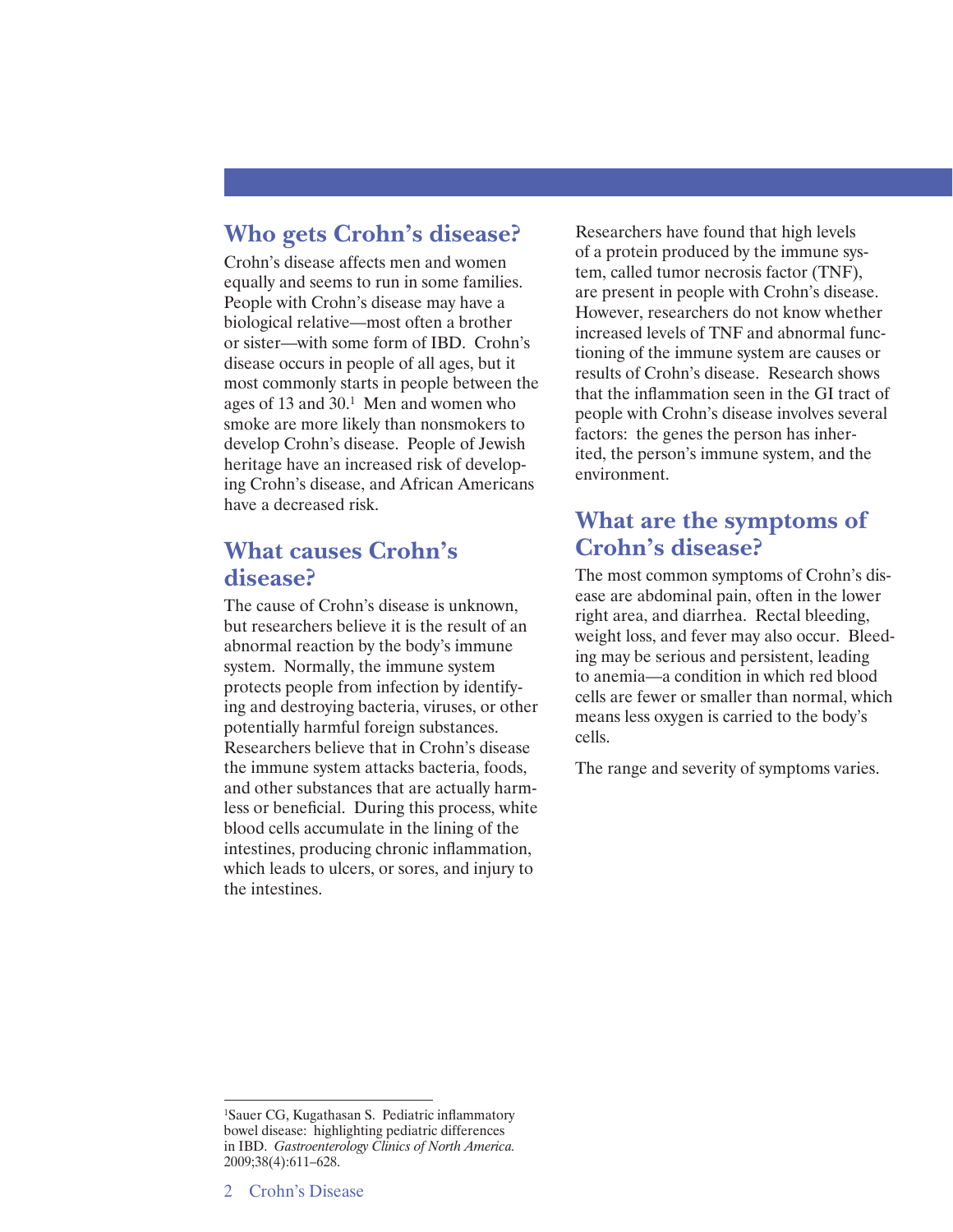# **How is Crohn's disease diagnosed?**

A doctor will perform a thorough physical exam and schedule a series of tests to diagnose Crohn's disease.

- **Blood tests** can be used to look for anemia caused by bleeding. Blood tests may also uncover a high white blood cell count, which is a sign of inflammation or infection somewhere in the body. Blood is drawn at a health care provider's office or commercial facility and sent to a lab for analysis.
- **Stool tests** are commonly done to rule out other causes of GI diseases, such as infection. Stool tests can also show if there is bleeding in the intestines. The doctor will give the person a container for catching and storing the stool. The sample is returned to the doctor or a commercial facility and sent to a lab for analysis.

The tests below are usually performed at a hospital or outpatient center by a gastroenterologist, a doctor who specializes in digestive diseases, or a radiologist, a doctor who specializes in medical imaging.

• **Flexible sigmoidoscopy and colonoscopy.** These tests are used to help diagnose Crohn's disease and determine how much of the GI tract is affected. Colonoscopy is the most commonly used test to specifically diagnose Crohn's disease. Colonoscopy is used to view the ileum, rectum, and the entire

colon, while flexible sigmoidoscopy is used to view just the lower colon and rectum. For both tests, a health care provider will provide written bowel prep instructions to follow at home before the test. The person may be asked to follow a clear liquid diet for 1 to 3 days before the test. A laxative may be required the night before the test. One or more enemas may be required the night before and about 2 hours before the test.

For either test, the person will lie on a table while the doctor inserts a flexible tube into the anus. A small camera on the tube sends a video image of the intestinal lining to a computer screen. The doctor can see inflammation, bleeding, or ulcers on the colon wall. The doctor may also perform a biopsy by snipping a bit of tissue from the intestinal lining. The person will not feel the biopsy. The doctor will look at the tissue with a microscope to confirm the diagnosis. For a colonoscopy, a light sedative—and possibly pain medication—helps people relax.

Cramping or bloating may occur during the first hour after the test. Driving is not permitted for 24 hours after a colonoscopy to allow the sedative time to wear off. Before the appointment, people should make plans for a ride home. Full recovery is expected by the next day.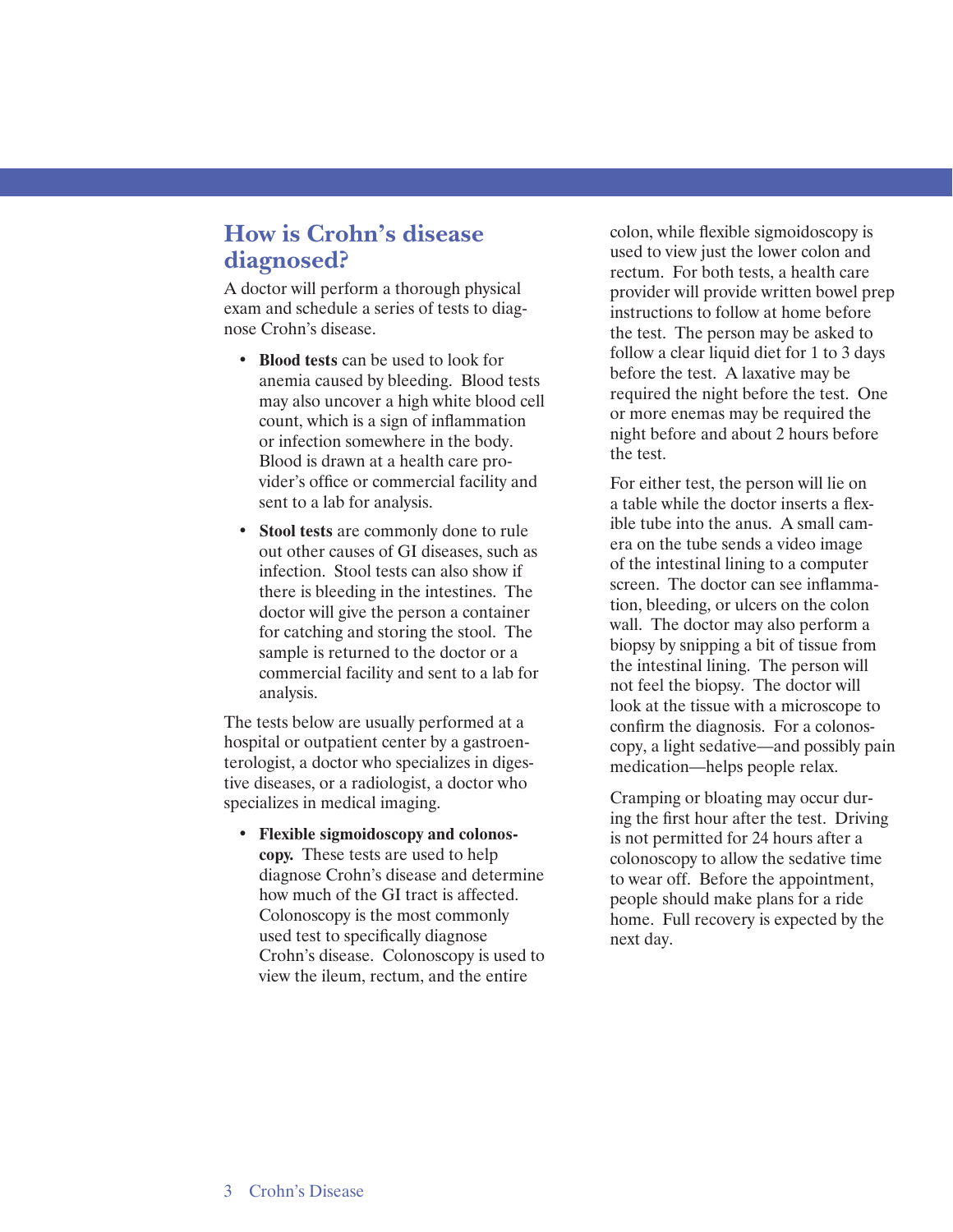The tests below are performed at a hospital or outpatient center by an x-ray technician, and the images are interpreted by a radiologist.

- **Computerized tomography (CT) scan.**  CT scans use a combination of x rays and computer technology to create three-dimensional (3-D) images. For a CT scan, the person may be given a solution to drink and an injection of a special dye, called contrast medium. CT scans require the person to lie on a table that slides into a tunnel-shaped device where the x rays are taken. CT scans can be used to help diagnose Crohn's disease. Children may be given a sedative to help them fall asleep for the test.
- **Upper GI series.** An upper GI series may be done to look at the small intestine. No eating or drinking is allowed for 8 hours before the procedure, if possible. During the procedure, the person will stand or sit in front of an x-ray machine and drink barium, a chalky liquid. Children may be given a sedative to help them fall asleep for the test. Children who are sedated will lie on a table for the test. Barium coats the small intestine, making signs of Crohn's disease show up more clearly on x rays.

A person may experience bloating and nausea for a short time after the test. For several days afterward, barium liquid in the GI tract causes stools to be white or light colored. A health care provider will provide specific instructions about eating and drinking after the test.

• **Lower GI series.** A lower GI series may be done to look at the large intestine. A health care provider may provide written bowel prep instructions to follow at home before the test. The person may be asked to follow a clear liquid diet for 1 to 3 days before the procedure. A laxative or enema may be used before the test. A laxative is medication that loosens stool and increases bowel movements. An enema involves flushing water, laxative, or sometimes a mild soap solution into the anus using a special squirt bottle.

Children may be given a sedative to help them fall asleep for the test. For the test, the person will lie on a table while the doctor inserts a flexible tube into the person's anus. The large intestine is filled with barium, making signs of Crohn's disease show up more clearly on x rays.

For several days afterward, traces of barium liquid in the large intestine cause stools to be white or light colored. Enemas and repeated bowel movements may cause anal soreness. A health care provider will provide specific instructions about eating and drinking after the test.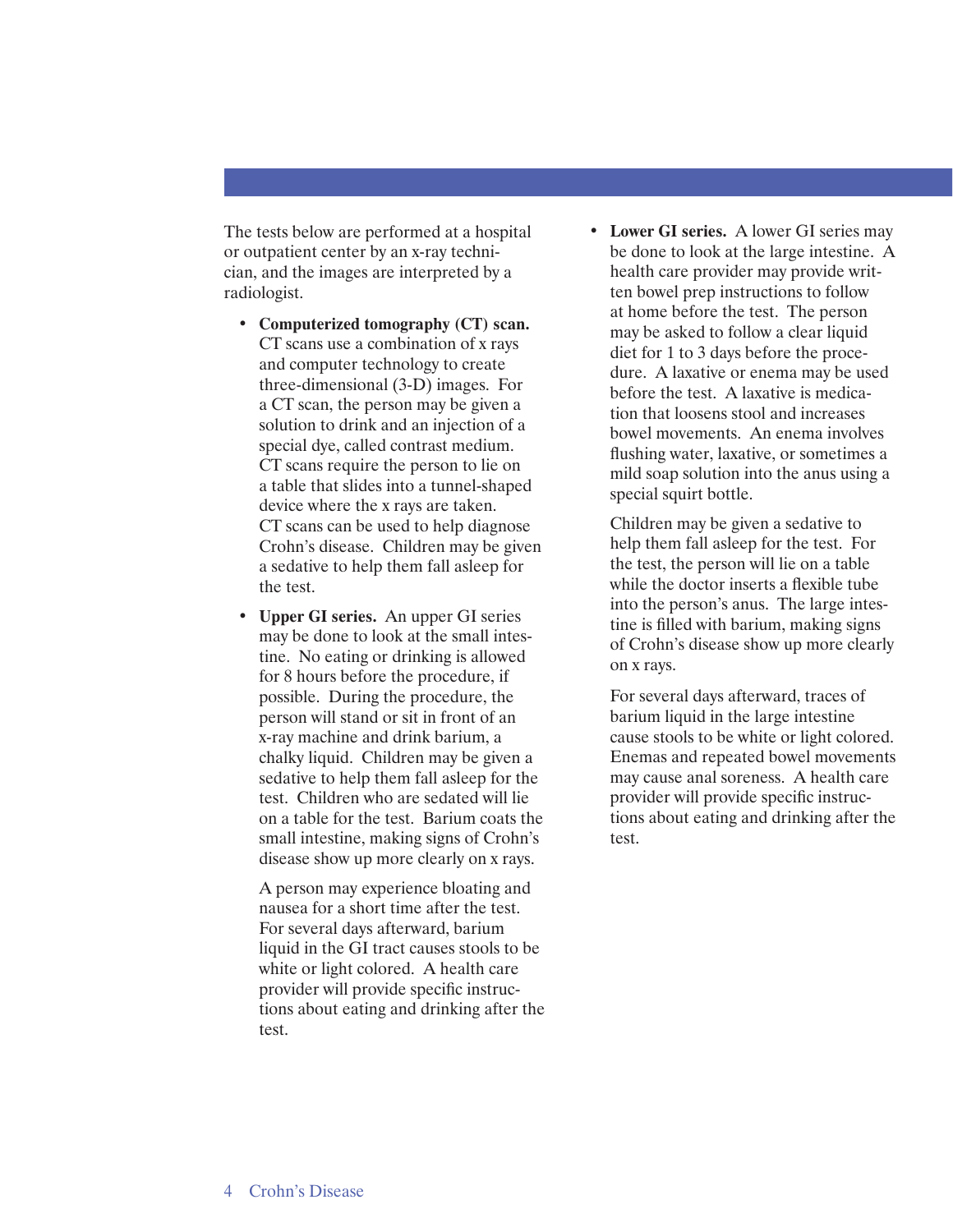## **What are the complications of Crohn's disease?**

The most common complication of Crohn's disease is an intestinal blockage caused by thickening of the intestinal wall because of swelling and scar tissue. Crohn's disease may also cause ulcers that tunnel through the affected area into surrounding tissues. The tunnels, called fistulas, are a common complication—especially in the areas around the anus and rectum—and often become infected. Most fistulas can be treated with medication, but some may require surgery. In addition to fistulas, small tears called fissures may develop in the lining of the mucus membrane of the anus. The health care provider may prescribe a topical cream and may suggest soaking the affected area in warm water.

Some Crohn's disease complications occur because the diseased area of intestine does not absorb nutrients effectively, resulting in deficiencies of proteins, calories, and vitamins.

People with Crohn's disease often have anemia, which can be caused by the disease itself or by iron deficiency. Anemia may make a person feel tired. Children with Crohn's disease may fail to grow normally and may have low height for their age.

People with Crohn's disease, particularly if they have been treated with steroid medications, may have weakness of their bones called osteoporosis or osteomalacia.

Some people with Crohn's disease may have restless legs syndrome—extreme leg discomfort a person feels while sitting or lying down.2 Some of these problems clear up during treatment for Crohn's disease, but some must be treated separately.

Other complications include arthritis, skin problems, inflammation in the eyes or mouth, kidney stones, gallstones, or diseases related to liver function.

## **What is the treatment for Crohn's disease?**

Treatment may include medications, surgery, nutrition supplementation, or a combination of these options. The goals of treatment are to control inflammation, correct nutritional deficiencies, and relieve symptoms such as abdominal pain, diarrhea, and rectal bleeding. Treatment for Crohn's disease depends on its location, severity, and complications.

Treatment can help control Crohn's disease and make recurrences less frequent, but no cure exists. Someone with Crohn's disease may need long-lasting medical care and regular doctor visits to monitor the condition. Some people have long periods—sometimes years—of remission when they are free of symptoms, and predicting when a remission may occur or when symptoms will return is not possible. This changing pattern of the disease makes it difficult to be certain a treatment has helped.

Despite possible hospitalizations and the need to take medication for long periods of time, most people with Crohn's disease have full lives—balancing families, careers, and activities.

<sup>2</sup>Weinstock LB, Bosworth BP, Scherl EJ, et al. Crohn's disease is associated with restless legs syndrome. *Inflammatory Bowel Disease.* 2010;16(2):275–279.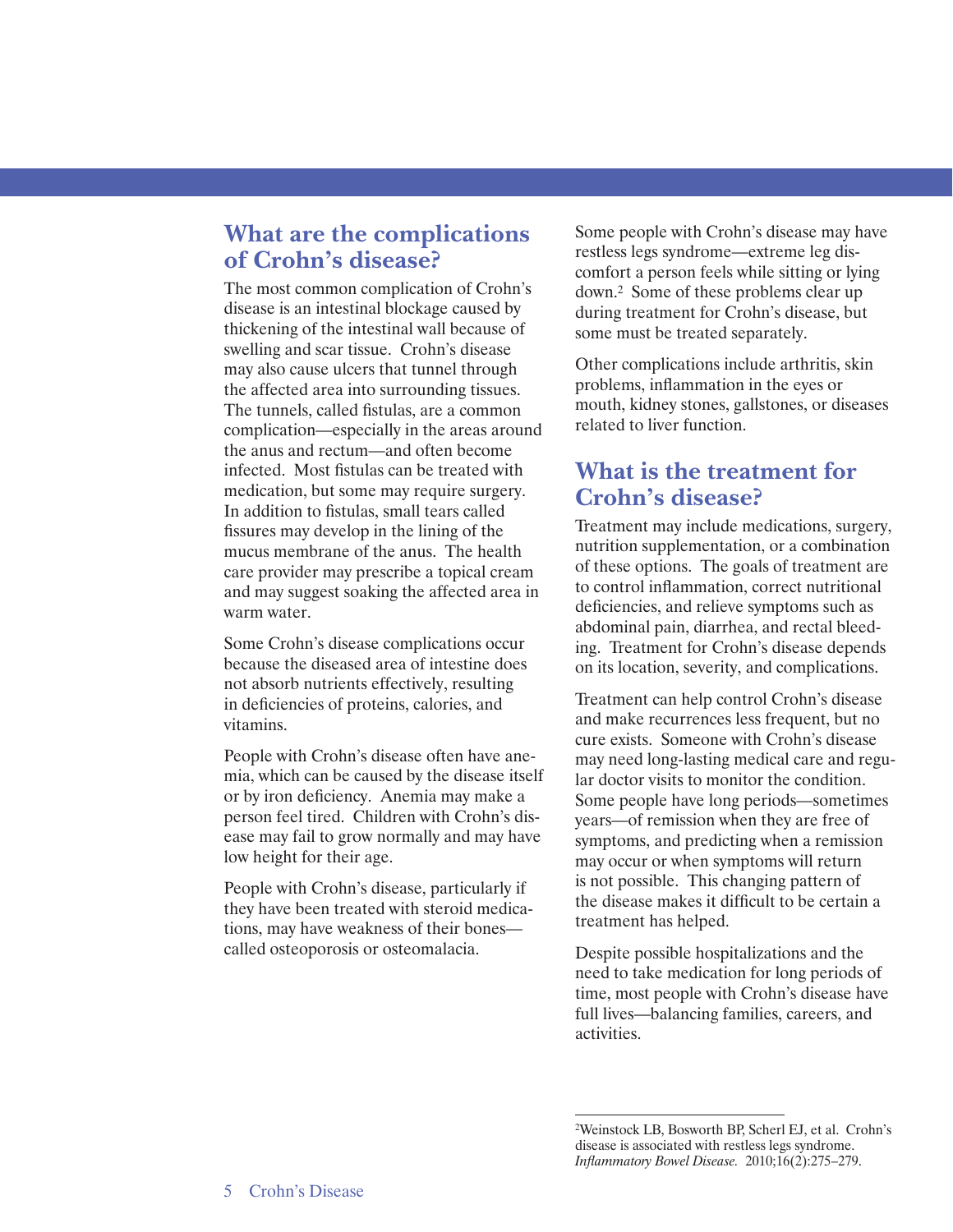#### **Medications**

**Anti-inflammation medications.** Most people are first treated with medications containing mesalamine, a substance that helps control inflammation. Sulfasalazine is the most commonly used of these medications. People who do not benefit from sulfasalazine or who cannot tolerate it may be put on other mesalamine-containing medications, known as 5-aminosalicylic acid (5-ASA) agents, such as Asacol, Dipentum, or Pentasa. Possible side effects of mesalamine-containing medications include nausea, vomiting, heartburn, diarrhea, and headache.

**Cortisone or steroids.** These medications, also called corticosteroids, are effective at reducing inflammation. Prednisone and budesonide are generic names of two corticosteroids. During the earliest stages of Crohn's disease, when symptoms are at their worst, corticosteroids are usually prescribed in a large dose. The dosage is then gradually lowered once symptoms are controlled. Corticosteroids can cause serious side effects, including greater susceptibility to infection and osteoporosis, or weakening of the bones. See the "Nutrition Supplementation" section for more information about preventing and treating osteoporosis.

**Immune system suppressors.** Medications that suppress the immune system—called immunosuppressive medications—are also used to treat Crohn's disease. The most commonly prescribed medications are 6-mercaptopurine and azathioprine. Immunosuppressive medications work by blocking the immune reaction that contributes to inflammation. These medications may cause side effects such as nausea, vomiting, and diarrhea and may lower a person's resistance to infection. Some people are treated with a combination of corticosteroids and immunosuppressive medications. Some studies suggest that immunosuppressive medications may enhance the effectiveness of corticosteroids.

**Biological therapies.** Biological therapies are medications given by an injection in the vein, infliximab (Remicade), or an injection in the skin, adalimumab (HUMIRA). Biological therapies bind to TNF substances to block the body's inflammation response. The U.S. Food and Drug Administration approved these medications for the treatment of moderate to severe Crohn's disease that does not respond to standard therapies—mesalamine substances, corticosteroids, immunosuppressive medications and for the treatment of open, draining fistulas. Some studies suggest that biological therapies may enhance the effectiveness of immunosuppressive medications.

**Antibiotics.** Antibiotics are used to treat bacterial overgrowth in the small intestine caused by stricture, fistulas, or surgery. For this common problem, the doctor may prescribe one or more of the following antibiotics: ampicillin, sulfonamide, cephalosporin, tetracycline, or metronidazole.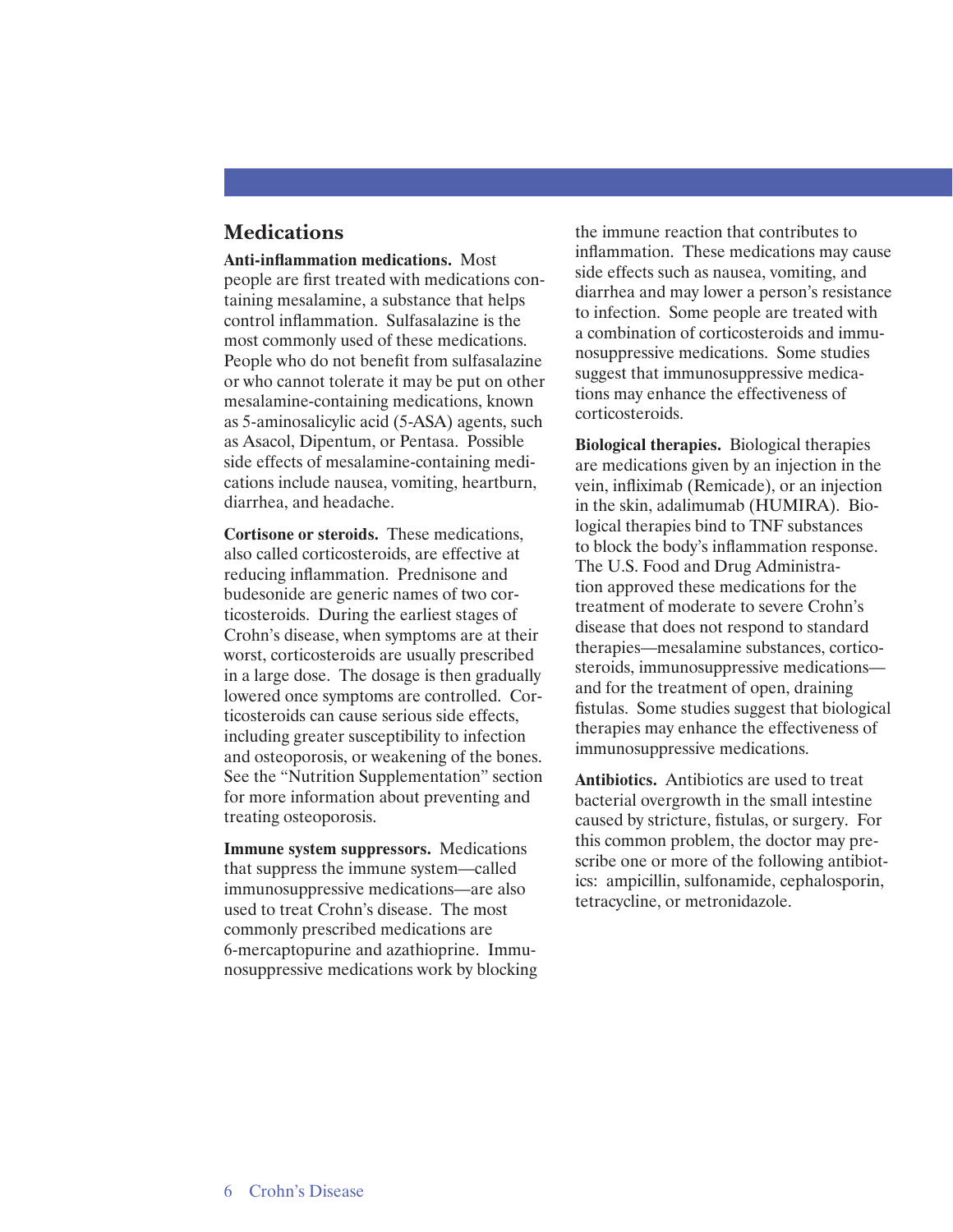#### **Anti-diarrheal medications and fluid**

**replacements.** Diarrhea and abdominal cramps are often relieved when the inflammation subsides, but additional medication may be needed. Anti-diarrheal medications include diphenoxylate, loperamide, and codeine. People with diarrhea should drink plenty of fluids to prevent dehydration. If diarrhea does not improve, the person should see the doctor promptly for possible treatment with intravenous fluids.

#### **Surgery**

About two-thirds of people with Crohn's disease will require surgery at some point in their lives.3 Surgery becomes necessary to relieve symptoms that do not respond to medical therapy or to correct complications such as intestinal blockage, perforation, bleeding, or abscess—a painful, swollen, pus-filled area caused by infection. Surgery to remove part of the intestine can help people with Crohn's disease, but it does not eliminate the disease. People with Crohn's disease commonly need more than one operation because inflammation tends to return to the area next to where the diseased intestine was removed.

• **Proctocolectomy.** Some people who have Crohn's disease must have a proctocolectomy, a procedure that is performed by a specialized surgeon. Proctocolectomy is surgery to remove the rectum and part of the colon or the entire colon. People will receive sedation and general anesthesia during surgery. Most people need to remain in the hospital for 1 to 2 weeks, and full recovery can take 4 to 6 weeks.

- **Ileostomy.** During proctocolectomy, the surgeon also performs an ileostomy—an operation that attaches the ileum to an opening made in the abdomen called a stoma. The stoma is about the size of a quarter and is usually located in the lower right part of the abdomen near the beltline. An ostomy pouch is then attached to the stoma and worn outside the body to collect stool. The pouch needs to be emptied several times a day. A specially trained nurse will teach the person how to clean, care for, and change the ostomy pouch and how to protect the skin around the stoma. The majority of people with an ostomy pouch are able to live normal, active lives.
- **Intestinal resection surgery.** Sometimes only the diseased section of intestine is removed and an ileostomy is not needed. Instead, the intestine is cut above and below the diseased area and the ends of the healthy sections are connected in an operation called an intestinal resection. People will receive sedation and general anesthesia during surgery. Most people need to remain in the hospital for several days, and full recovery can take 3 to 4 weeks.

Because Crohn's disease often recurs after surgery, people considering surgery should carefully weigh its benefits and risks compared with other treatments. People faced with this decision should get information from health care providers who routinely work with GI patients, including those who have had intestinal surgery. Patient advocacy organizations can suggest support groups and other information resources.

<sup>3</sup>Lichtenstein GR, Hanauer SB, Sandborn WJ, and The Practice Parameters Committee of the American College of Gastroenterology. Management of Crohn's disease in adults. *American Journal of Gastroenterology.*  2009;104(2):465–83.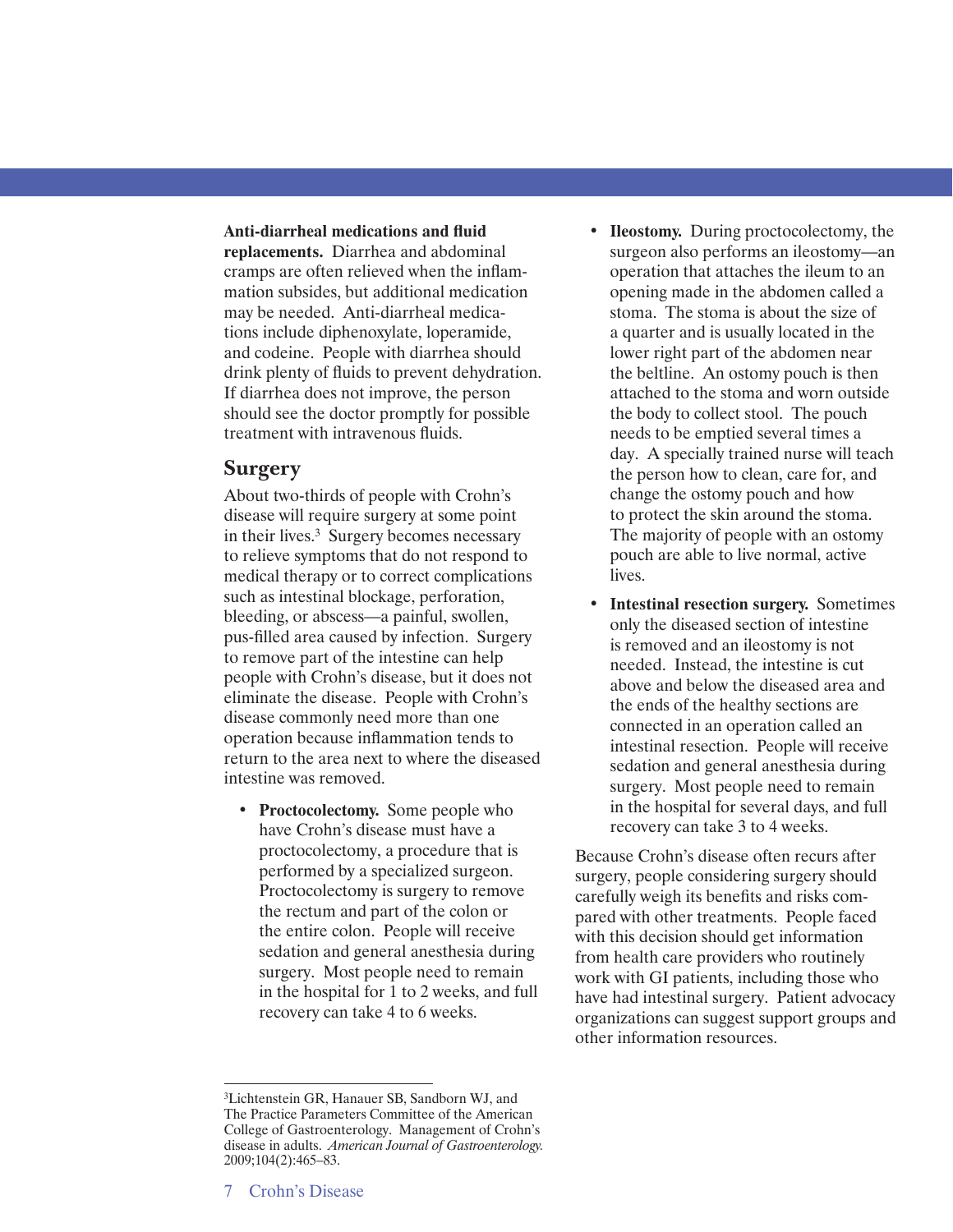## **Nutrition Supplementation**

The health care provider may recommend nutritional supplements, especially for children whose growth has been slowed. Special high-calorie liquid formulas are sometimes used. A small number of people may receive nutrition intravenously for a brief time through a small tube inserted into an arm vein. This procedure can help people who need extra nutrition temporarily, such as those whose intestines need to rest, or those whose intestines cannot absorb enough nutrition from food.

The doctor may prescribe calcium, vitamin D, and other medications to prevent or treat osteoporosis for patients taking corticosteroids. People should take vitamin supplements only after talking with their doctor.

#### **Eating, Diet, and Nutrition**

No special diet has been proven effective for preventing or treating Crohn's disease, but it is important that people who have Crohn's disease follow a nutritious diet and avoid any foods that seem to worsen symptoms. People with Crohn's disease often experience a decrease in appetite, which can affect their ability to receive the daily nutrition needed for good health and healing. In addition, Crohn's disease is associated with diarrhea and poor absorption of necessary nutrients. Foods do not cause Crohn's disease, but foods such as bulky grains, hot spices, alcohol, and milk products may increase diarrhea and cramping. The health care provider may refer a person with Crohn's disease to a dietitian for guidance about meal planning.

# **Can smoking make Crohn's disease worse?**

Studies have shown that people with Crohn's disease who smoke may have more severe symptoms and increased complications of the disease, along with a need for higher doses of steroids and other medications. People with Crohn's disease who smoke are also more likely to need surgery. Quitting smoking can greatly improve the course of Crohn's disease and help reduce the risk of complications and flare ups. A health care provider can assist people in finding a smoking cessation specialist.

## **Can stress make Crohn's disease worse?**

No evidence shows that stress causes Crohn's disease. However, people with Crohn's disease sometimes feel increased stress in their lives because they live with a chronic illness. Some people with Crohn's disease report having a flare up when experiencing a stressful event or situation. For people who find there is a connection between stress level and a worsening of symptoms, using relaxation techniques—such as slow breathing—and taking special care to eat well and get enough sleep may help them feel better. The health care provider may suggest a counselor or support group to help decrease stress for people with Crohn's disease.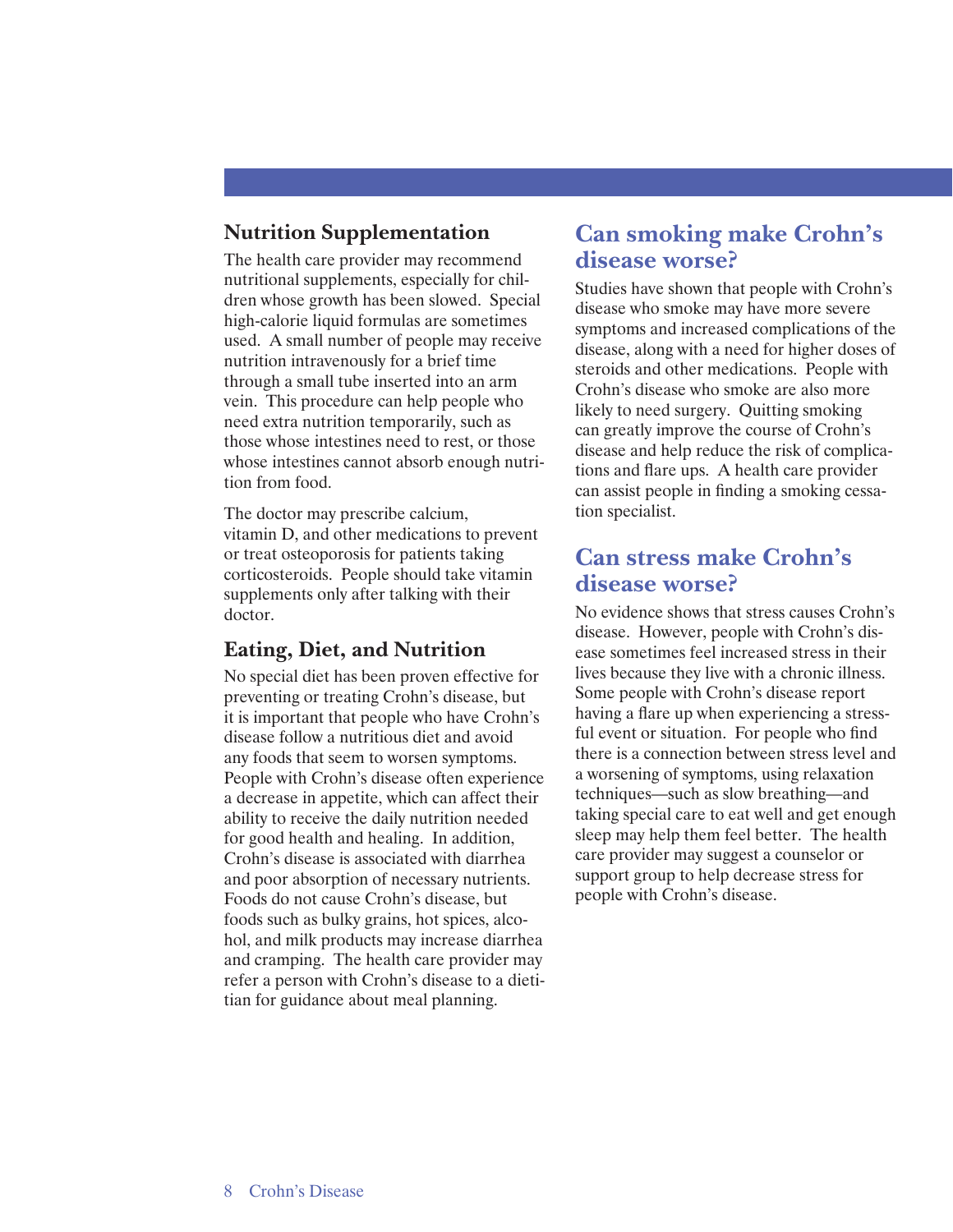# **Is pregnancy safe for women with Crohn's disease?**

Women with Crohn's disease can become pregnant and have a baby. Even so, women with Crohn's disease should talk with their health care provider before getting pregnant. Most children born to women with Crohn's disease are not affected by the condition.

#### **Points to Remember**

- Crohn's disease is a disease that causes inflammation, or swelling, and irritation of any part of the digestive tract—also called the gastrointestinal (GI) tract.
- Crohn's disease affects men and women equally and seems to run in some families.
- The cause of Crohn's disease is unknown, but researchers believe it is the result of an abnormal reaction by the immune system.
- The most common symptoms of Crohn's disease are abdominal pain and diarrhea.
- A doctor can diagnose Crohn's disease by performing a physical exam, blood and stool tests, and imaging tests such as a CT scan, upper GI series, lower GI series, flexible sigmoidoscopy, and colonoscopy.
- The most common complication of Crohn's disease is an intestinal blockage caused by thickening of the intestinal wall because of swelling and scar tissue.
- Doctors treat Crohn's disease with medications, surgery, nutrition supplementation, or a combination of these options.
- No special diet has been proven effective for preventing or treating Crohn's disease, but it is important that people who have Crohn's disease follow a nutritious diet and avoid any foods that seem to worsen symptoms.
- Some people with Crohn's disease report having a flare up when experiencing a stressful event or situation. The health care provider may suggest a counselor or support group to help decrease stress for people with Crohn's disease.
- Women with Crohn's disease can become pregnant and have a baby. Even so, women with Crohn's disease should talk with their health care provider before getting pregnant.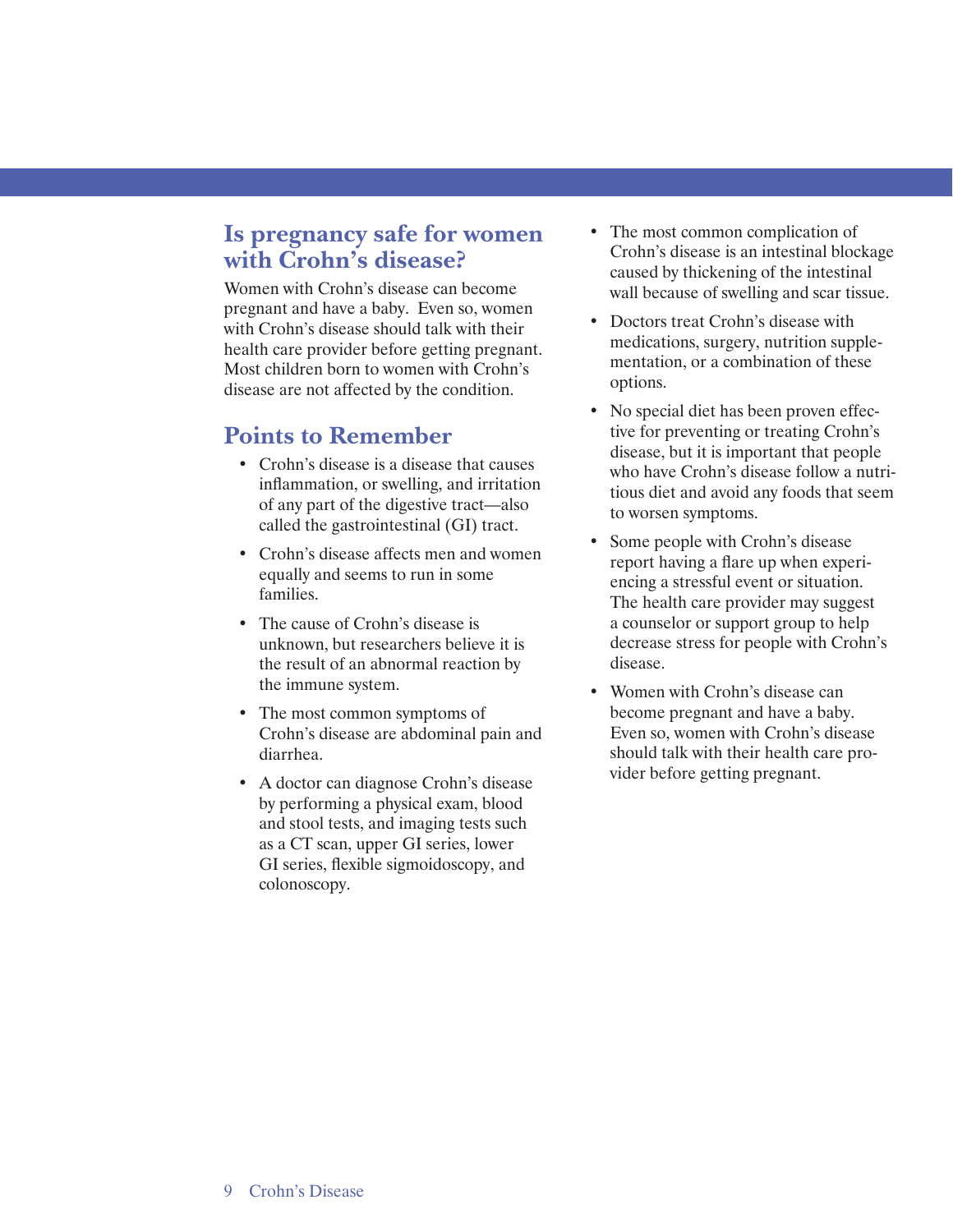# **Hope through Research**

The National Institute of Diabetes and Digestive and Kidney Diseases' (NIDDK's) Division of Digestive Diseases and Nutrition supports research into digestive conditions, including Crohn's disease. NIDDK researchers are studying the influence of genetics in Crohn's disease. More information about this study, funded under National Institutes of Health (NIH) project number 5RC1DK086502–02, can be found at *www.projectreporter.nih.gov.* NIDDK researchers are also studying ways to deliver medications directly to the site of inflammation that might be more effective than current treatments for inflammatory bowel disease. This study is funded under NIH research development grant number R24DK–064399.

Participants in clinical trials can play a more active role in their own health care, gain access to new research treatments before they are widely available, and help others by contributing to medical research. For information about current studies, visit *www.ClinicalTrials.gov.* 

# **For More Information**

#### **Crohn's & Colitis Foundation of America**  386 Park Avenue South, 17th Floor New York, NY 10016–8804 Phone: 1–800–932–2423 or 212–685–3440 Email: info@ccfa.org Internet: www.ccfa.org

#### **Reach Out for Youth with Ileitis and Colitis, Inc.**

P.O. Box 857 Bellmore, NY 11710 Phone: 631–293–3102 Email: info@reachoutforyouth.org Internet: www.reachoutforyouth.org

#### **United Ostomy Associations of America, Inc.**

P.O. Box 512 Northfield, MN 55057–0512 Phone: 1–800–826–0826 Email: info@ostomy.org Internet: www.uoaa.org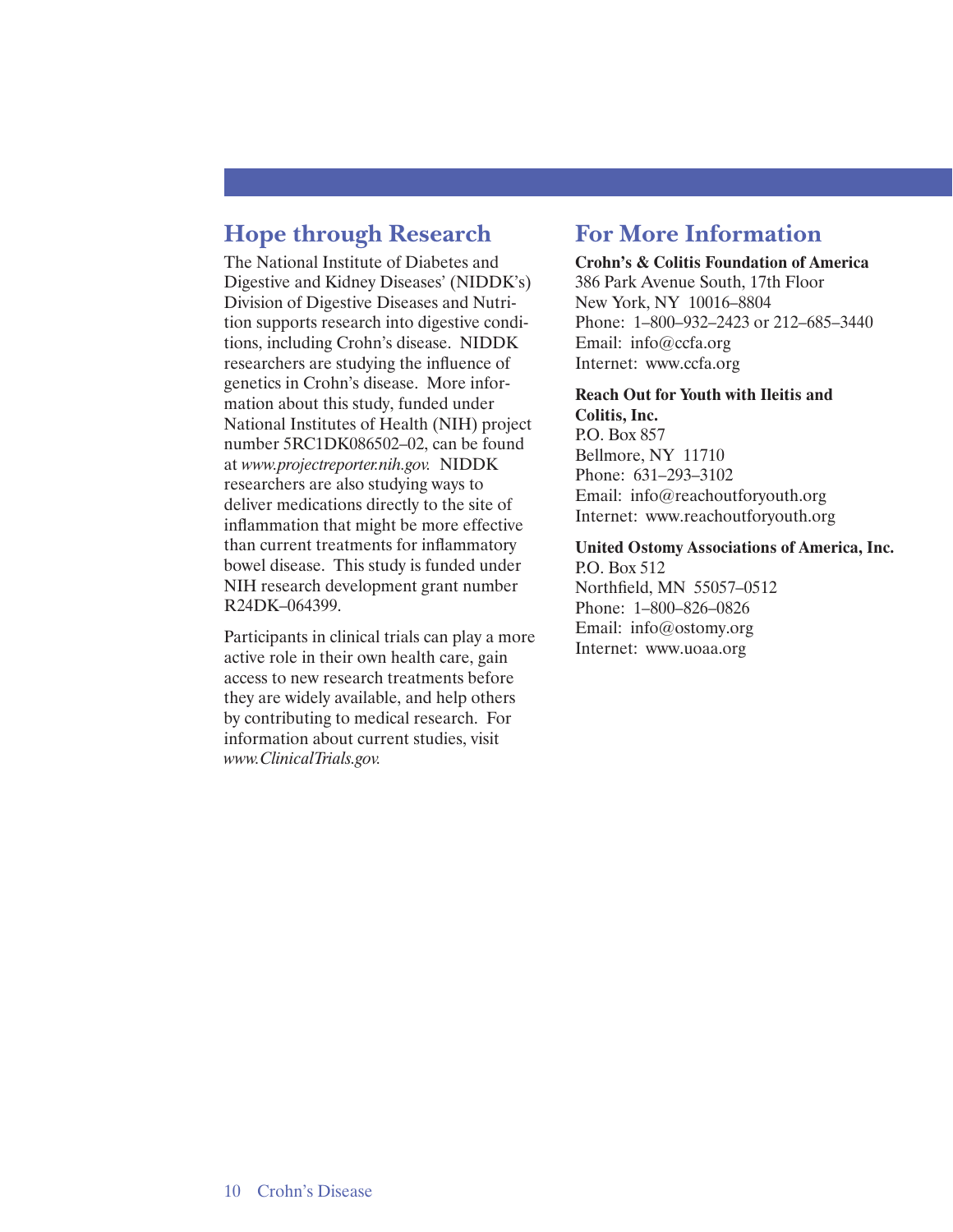# **Acknowledgments**

Publications produced by the Clearinghouse are carefully reviewed by both NIDDK scientists and outside experts. This publication was originally reviewed by the Crohn's and Colitis Foundation of America.

You may also find additional information about this topic by visiting MedlinePlus at *www.medlineplus.gov*.

This publication may contain information about medications. When prepared, this publication included the most current information available. For updates or for questions about any medications, contact the U.S. Food and Drug Administration tollfree at 1–888–INFO–FDA (1–888–463–6332) or visit *www.fda.gov.* Consult your health care provider for more information.

The U.S. Government does not endorse or favor any specific commercial product or company. Trade, proprietary, or company names appearing in this document are used only because they are considered necessary in the context of the information provided. If a product is not mentioned, the omission does not mean or imply that the product is unsatisfactory.